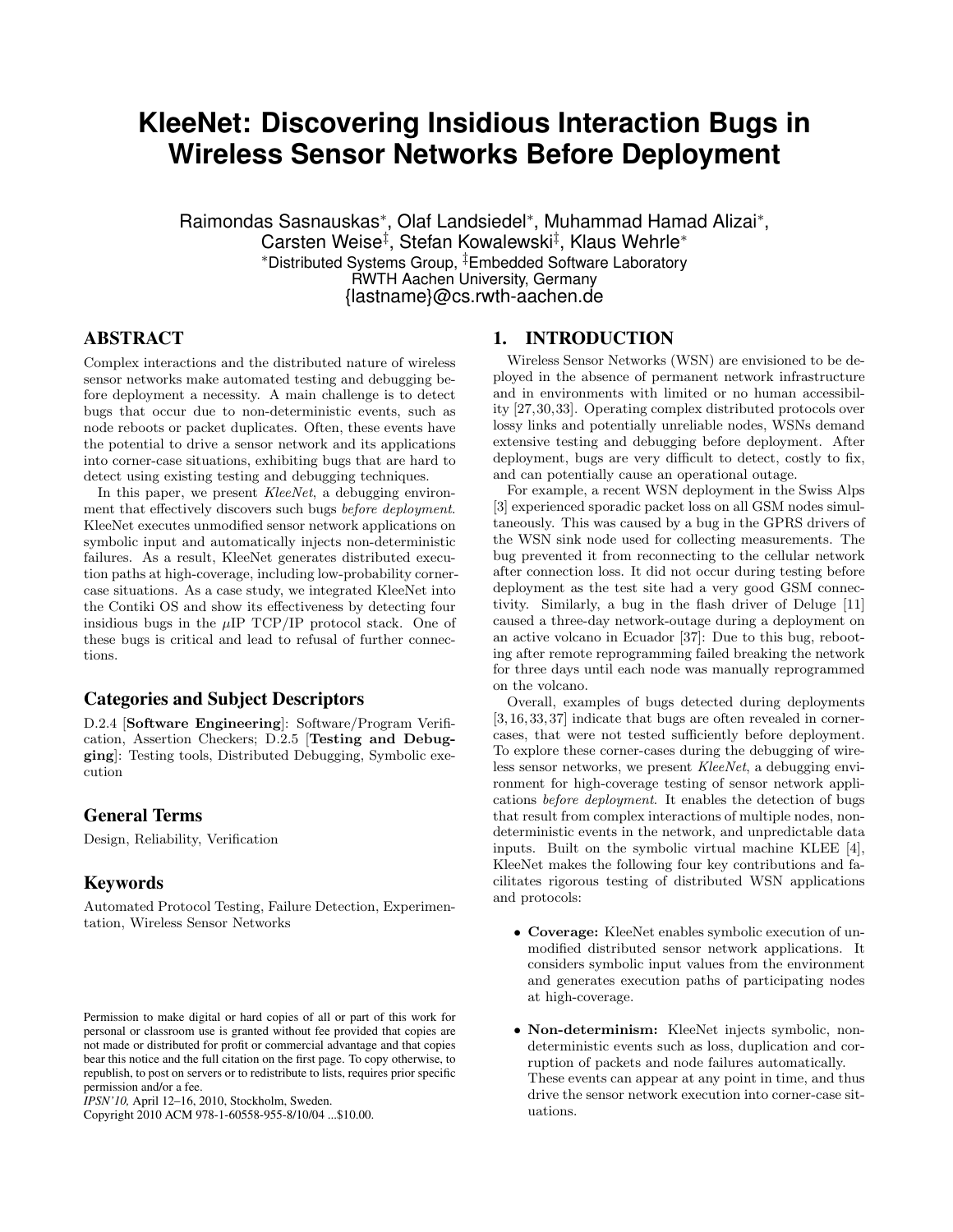- Distributed Assertions: KleeNet allows to formulate intuitive assertions about the distributed state of a sensor network. If an execution path violates an assertion, KleeNet automatically generates a test case to reproduce the bug and allows to easily narrow down its root cause.
- Repeatability: Automatically generating test cases for each bug found, KleeNet allows to reproduce the execution that led to a bug and to replay distributed systems. We believe that this seamless transition between the testing and real execution makes KleeNet a powerful and attractive debugging environment.

We demonstrate the contribution and effectiveness of Klee-Net with four insidious bugs discovered in Contiki's  $\mu$ IP TCP/IP stack [8]—a protocol stack for resource-constrained devices. It has been actively used for years in many opensource and commercial projects worldwide, such as wireless sensor networks and (pico) satellites. One of the detected bugs is crucial—it lead to a dead TCP protocol state refusing any further connections to the affected node.

The remainder of this paper is structured as follows. Section 2 discusses existing tools for testing and debugging of WSNs and relates our approach. We introduce the basic concept of KleeNet in Section 3 and provide the required background on symbolic execution in Section 4. Section 5 details the design of KleeNet and Section 6 introduces KleeNet extensions along with optimizations to reduce the number of states required for the evaluation of distributed systems. Next, Section 7 describes the implementation and usability of KleeNet. We present evaluation results and the detected bugs in Section 8 and conclude in Section 9.

# 2. RELATED WORK

Existing approaches of debugging wireless sensor networks fall into two categories: testing *before* and *after* deployment.

Testing before deployment. Compiler tools are the first step to detect and troubleshoot local node errors, such as out-of-bounds memory access, wrong type conversions and possible race conditions. Safe TinyOS [7] is an example of a compilation toolchain enforcing type-safe applications in TinyOS [18]. It warns the developer about unsafe code portions during compilation and additionally instruments the code with safety annotations preventing memory corruption at runtime. However, such compiler tools are only suitable to identify local implementation errors and are unable to detect distributed bugs that result from complex node interactions.

Employing formal methods [2, 21, 34], code analysis approaches attempt to verify the correctness of sensor network applications by extracting a model from the application code that is later fed into a model checking environment. These tools face the state explosion problem due to non-determinism in distributed systems such as wireless sensor networks. Furthermore, model extraction requires manual effort, making formal validation a laborious task. The symbolic execution based tool FSMGen [14] comes closest to our work. It automatically derives a high-level system representation from a single TinyOS application in the form of state machines. In contrast, KleeNet detects bugs in the distributed interaction of sensor network applications and models non-deterministic events such as packet loss and node reboot to drive the sensor network into corner-cases.

Next to validation, simulation and emulation based tools provide a convenient way to test sensor network applications. Discrete event simulators—such as TOSSIM [17] provide functional debugging support and are easy to use. Full-system simulators, including Avrora [31], COOJA [22], S <sup>2</sup>DB [36], and ATEMU [23], offer additional fidelity in terms of timing, hardware characteristics and memory access. Although being systematically used in many projects, such simulation based testing lacks high input coverage and simulation of scenarios that lead to the occurrence of lowprobability, but often severe bugs.

Testing after deployment. After sensor nodes have been programmed and deployed, memory safe execution of applications is one of the most crucial concerns. For example, Safe TinyOS and Neutron [6] automatically enforce run-time memory safety and efficiently recover from memory bugs. In addition, semi-automated approaches, such as TraceSQL [5] and NodeMD [15], offer simple annotations to trace and avoid critical errors in specific parts of the code. Finally, interactive debugging systems such as Marionette [38] and Clairvoyant [40] enable GDB like tracing capabilities at runtime. However, these approaches focus on local state only and often interfere with the application execution itself.

Sympathy [24], Nucleus [32], EnviroLog [20], Dustminer  $[12]$ , PDA  $[25]$  and others  $[19, 29, 35]$  (passively or actively) collect and analyze information about node states and their communication. While these traces provide insight into a deployed network and its distributed interaction, it is often difficult to narrow down a failure with certainty or to repeat the scenario causing it [35]. MDB [29]—a post-mortem debugger for macroprograms—enables high-fidelity analysis of distributed systems using hypothetical changes. However, all these approaches detect failures in a particular execution trace or analyze slight modifications to it.

In contrast, KleeNet enables the testing of applications before deployment: it provides (1) high input and execution path coverage through symbolic analysis techniques, (2) execution accuracy by executing unmodified applications, (3) a network model to analyze distributed node behavior, and (4) non-deterministic network and node failures to discover new, often corner-case distributed execution paths.

For completion, we relate our contribution to existing symbolic execution techniques in Section 4.

# 3. BASIC CONCEPT

In this section we present an overview of KleeNet and its debugging process. Using a simple example scenario, we demonstrate the architectural challenges and highlight our key contributions.

Consider a scenario with three communicating nodes, successively placed so that each of them is directly connected to its neighbors only (Case 0 in Figure 1). Assume that node A begins the communication by broadcasting a data packet to its neighbor  $B$ . Upon receiving the packet, node  $B$  first determines the validity of the packet, i.e., it calculates the header checksum. As the packet can contain arbitrary data, the validation branches into two execution paths, namely "packet invalid" and "packet valid". Hence, KleeNet follows both program execution paths at node B separately. In case of an invalid packet, B discards it (see Case 1 in Figure 1). While manually testing the correct handling of arbitrary program input is time-consuming and challenging, KleeNet explores such execution paths automatically.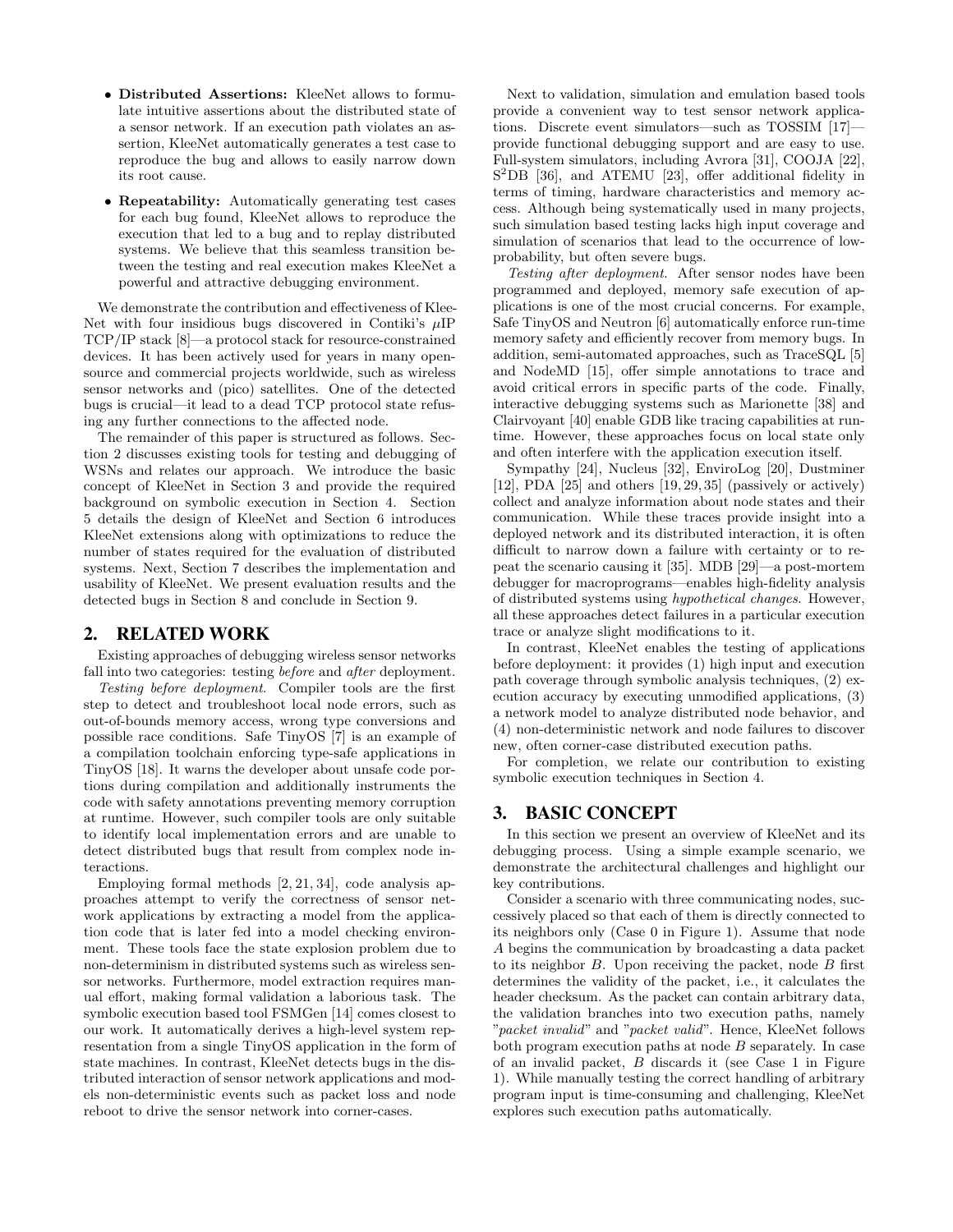

Figure 1: KleeNet's debugging approach. The initial execution path (A broadcasts a packet to B) splits after packet reception at node B into four execution paths: packet invalid, local delivery, packet to forward, and packet to forward followed by a reboot of node  $B$ . Following these execution paths, KleeNet provides a high program coverage including non-deterministic failures such as reboots and packet losses.

In the case of a valid packet, B next checks the destination of the packet. Here, B again splits the execution path to "packet to forward" and "local delivery". Case 2 in Figure 1 represents the latter path where node B consumes the packet and sends a reply back to node A. Whereas, in Case 3, B forwards the packet to its next neighbor C. These two execution paths represent a node's protocol behavior for valid packets and are covered by KleeNet as well.

Cases 1–3 result from B's functional decisions due to the uncertain packet data. In deployed wireless sensor networks, applications have to be aware of non-determinism: For example, a node might experience a reboot, receive duplicate packets or packets might get lost due to interference. Case 4 illustrates one of these failures: After forwarding the packet to  $C, B$  encounters a reboot and looses its state information. As a result, a new node execution path occurs, which can reveal further aspects of a distributed protocol execution. Such communication aspects are either impossible to observe in traditional pre-deployment testing mechanisms, or require laborious manual effort by the developers to generate them. In contrast, KleeNet—based on high-coverage symbolic execution—automatically injects such non-deterministic and low-probability events into the program flow and thus explores corner-case situations.

## 4. SYMBOLIC EXECUTION

Our debugging approach is built on the symbolic virtual machine KLEE [4]. Therefore, we give a short overview on symbolic execution. This background information is necessary to explain the context of KleeNet's environment as well as to understand the challenges that influenced our design decisions.

Symbolic execution [13] allows the automatic exploration of execution paths in complex applications. The idea is to execute program code on symbolic input, e.g., incoming network packets, which are initially allowed to take any value. During symbolic execution code is executed normally until it reaches a symbolic value. At this point, program execution is branched into all possible states and execution is resumed for each branch. For example, if the program flow reaches the code line  $addr = packet->src$  where the packet is symbolic, the symbolic execution engine assigns addr with a constraint containing symbolic memory access. Next, upon reaching a symbolic branch, e.g., checking whether addr equals myAddr, the engine forks the active program path and follows both program paths independently with additional path constraints, namely addr == myAddr and addr != myAddr, respectively. If an explored application path terminates or detects a bug such as a buffer overflow, a test case with the respective input values that led to this execution path is generated. The easy way of bug reproduction makes this testing approach very effective and attractive for many developers.

Existing symbolic execution frameworks such as KLEE, JPF-SE [1], and CUTE [28] are designed to explore nondistributed applications including the GNU core utilities  $1s$ and mkdir, and the Vim editor. For interaction with the environment, e.g., file system or network socket they assemble models that abstract from the complexity of the underlying hardware, system libraries, and network communication logic. Thus, in contrast to our work, these tools do not support symbolic distributed execution, which controls and groups independently explored execution paths into valid distributed execution scenarios.

In our previous work [26], which is also built on top of KLEE, we showed that it is possible to symbolically execute a single TinyOS instance and check applications for data input safety before deployment. In this paper we extend this preliminary work to enable symbolic execution of distributed sensor network applications.

Moreover, we designed non-deterministic failure models that uncover new distributed execution paths.

#### 5. DESIGN

Detection of low-probability bugs in WSNs demands a high-coverage of possible distributed execution paths. In the following we discuss the design of KleeNet and its techniques that enable automated generation of such paths in distributed systems. These paths also include non-deterministic events such as packet loss or node failure.

KleeNet provides the following four mechanisms to generate high-coverage paths and to test the state of a distributed system (see Figure 2):

• Symbolic Input: Testing behavior of applications on arbitrary environment input (packets, sensor data) enhances software reliability. We extend this concept with node and network models to reflect the distributed nature of WSNs.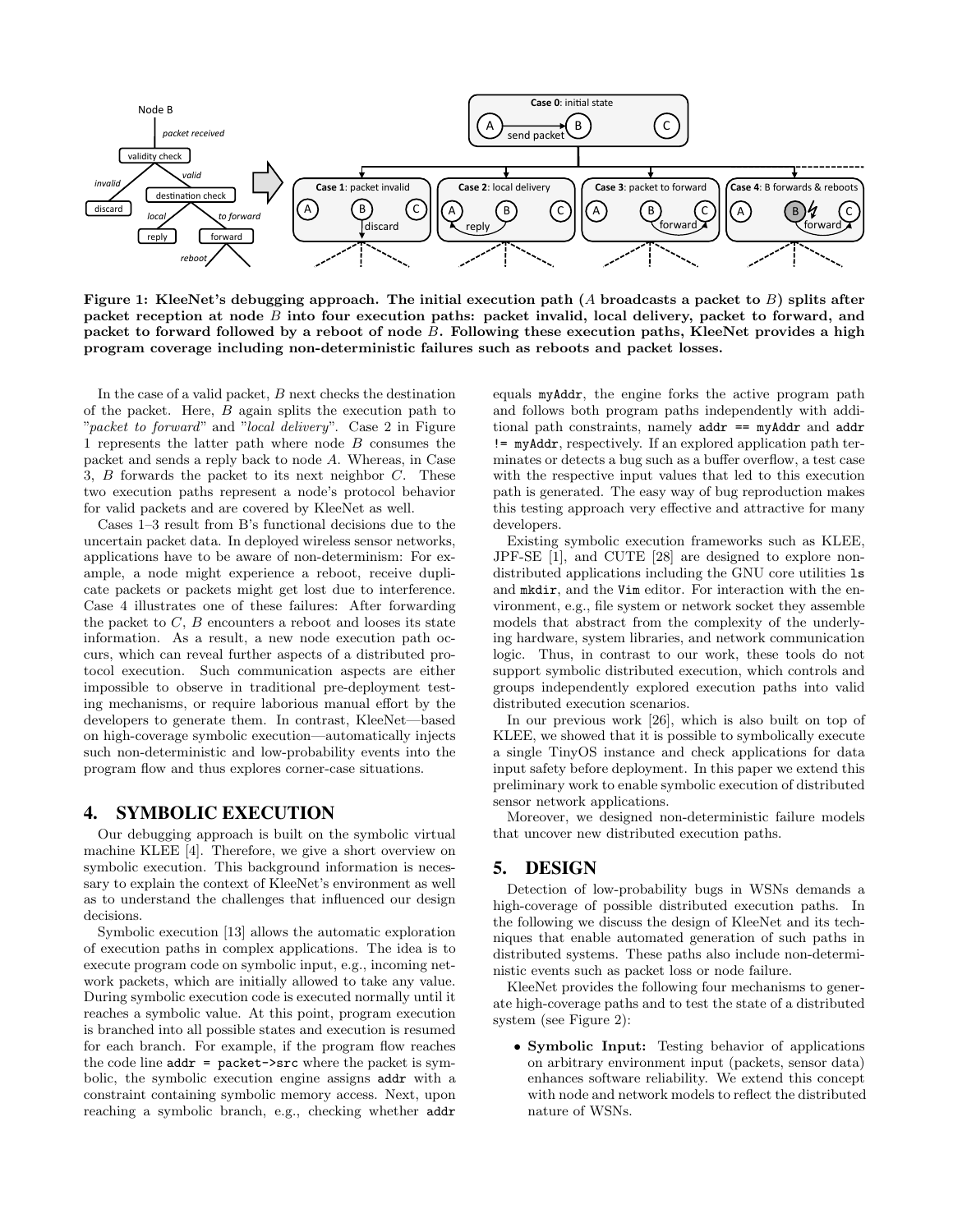

Figure 2: KleeNet overview. KleeNet manages distributed program execution, communication, and user-defined distributed assertions. Extensions of KleeNet to KLEE are shaded.

- Node Model: The node model represents the behavior of individual nodes in KleeNet including outage and reboot. Modeling such low-probability events allow KleeNet to drive sensor network applications into corner-cases of their execution.
- Network Model: The network model describes the interaction of nodes, such as sending and receiving packets, and corresponding non-deterministic failures, such as packet loss, duplication and corruption. In our evaluation we show that complex interaction bugs can arise from such events and drive the distributed systems into invalid states or even render deployed network non-operational.
- Distributed Assertions: Distributed assertions allow to permanently check the distributed state of a wireless sensor network. With the help of these assertions KleeNet detects when a sensor network reaches undefined states.

In the remainder of this section we discuss individual design choices and their complexity.

# 5.1 Symbolic Input

Symbolic input is the first step to explore the execution paths of a distributed application. In KleeNet, a developer can mark variables or data structures to be symbolic. Sensor network applications are driven by the input from the environment. Hence, the most critical execution scenarios appear by marking network packets and sensor data as symbolic. Thus, assuming a loss-free network, symbolic input is a convenient way to test an application's functional correctness at an early stage of the development.

For example, a developer of a new protocol stack might want to receive a packet with a symbolic header to analyze which execution paths header processing code will take, and how the stack responds to a particular data input. Hence, it allows to test whether a protocol stack or application remains in valid states independent of the data input, and gives early feedback to the developers.

Complexity: Assuming a worst case execution time of c, symbolic execution along an n-ary branch results in growth of  $\mathcal{O}(c^n)$ . Therefore, for a sensor network setup with m nodes the resulting path complexity is  $\mathcal{O}(c^{n-m})$ . Despite this worst case complexity, we observed that most sensor network applications, including their communication protocols, do not exhibit this exponential growth. This observation can be explained by the resource-constrained nature of sensor network applications: In practice, protocols commonly only have a small number of possible execution paths. As a result, the number of possible protocol states remains manageable [14].

## 5.2 Node Model

KleeNet models the behavior of individual nodes, such as node reboots and node outage. Introducing these nondeterministic events allows KleeNet to drive protocols and applications into corner-cases of their execution.

During their lifetime, sensor nodes may experience reboot and outage due to memory bugs, hardware failures or a power outage. Typically, these unexpected events cause a node to loose all program state. If neighboring nodes do not detect this reboot or outage reliably, this may lead to undefined states or even to operational outages of a deployed distributed system [39].

Node Reboot and Outage: To cover these low-probability situations we introduce symbolic reboot events in the node model of KleeNet. When a reboot event is triggered, KleeNet branches the active execution path into two paths: In the one branch we continue normal execution while in the other, we reboot the node by clearing its state and reinitializing the deployed application. Hence, this branch reexecutes the application from the initial state while all other nodes in the network continue with their uninterrupted execution. Similarly, KleeNet allows symbolic outage events to occur during the program flow, creating additional execution paths. In doing so, we reveal corner-case execution paths increasing the overall coverage in a distributed system. Moreover, by exploiting our domain knowledge of sensor network applications, we reduce the overall complexity.

Complexity: In contrast to other non-deterministic failures, node outage does not directly increase the number of execution paths. A node reboot forks the active application execution path and brings it to its initial state, i.e., to an already visited state. Nonetheless, this state plays a different role in the distributed node communication.

## 5.3 Network Model

Next to modeling the behavior of individual nodes, Klee-Net models their interaction. Hence, KleeNet provides a network model with non-deterministic events such as packet loss, corruption and duplication.

Packet Loss: In wireless sensor network deployments, packet loss is a common failure faced by applications. To test applications against packet losses, KleeNet's network model introduces symbolic packet drops. A symbolic drop conceptually discards arbitrary packets traversing the network. This allows KleeNet to effectively discover additional distributed execution paths beyond the sensor network behavior induced by the deterministic execution of applications. Hence, it achieves much higher coverage than in the case of ideal network conditions or when using a network model with random packet drops.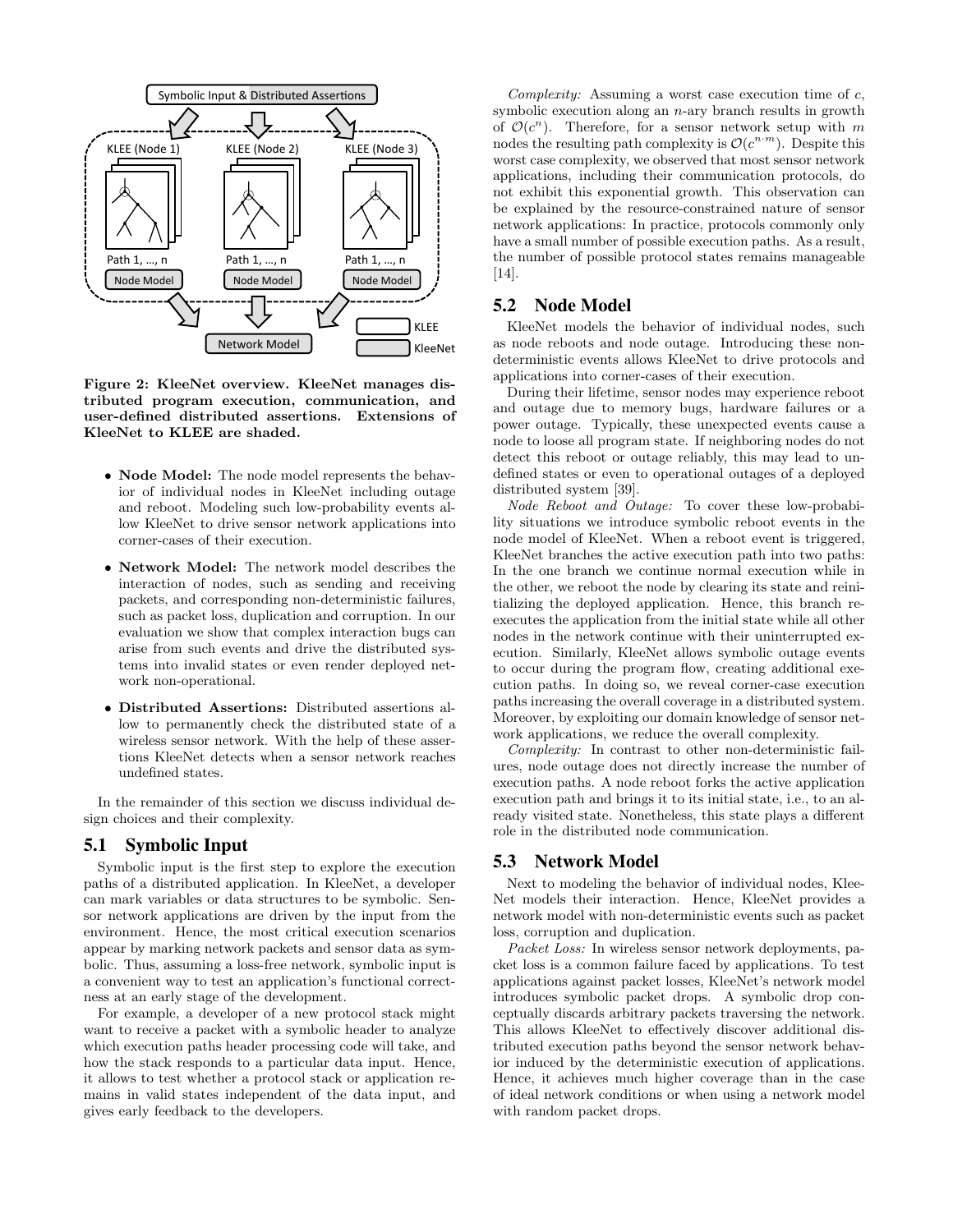Packet Duplication: Similar to packet drops, KleeNet injects packet duplicates—a frequent phenomenon observed in deployed sensor networks—in the network model. For example, in collection tree protocols, such as CTP [10], packet duplication is a well known problem that has ruinous effects over multiple hops as duplication is exponential: If each hop produces one duplicate on average, then there will be two packets at the first hop, four at the second, and eight at the third. Therefore, by employing symbolic duplicates, we can test such protocol robustness at different steps of distributed execution. In Section 8 we demonstrate that in stateful communication protocols, packet duplicates must be considered very carefully to avoid complex interaction bugs.

Packet Corruption: Symbolic packet corruption events is a further feature of KleeNet. As with other non-deterministic failures, KleeNet can corrupt any packet traversing the network model. Again, the resulting execution paths discover new distributed execution paths.

Complexity: The choice between delivering, dropping, or corrupting a packet trebles the number of investigated execution paths. Thus, worst-case complexity stays within  $\mathcal{O}(c^{n \cdot m})$ . In all distributed scenarios where we detected bugs our network model dropped or duplicated at most 20 packets. Any subsequent failure events were leading to redundant execution paths showing the same, already discovered, distributed application behavior. In that sense, KleeNet leverages domain knowledge to make the symbolic execution more effective for this specific application domain.

Overall, modeling the non-determinism of node and network behavior allows KleeNet to cover execution paths beyond normal program execution and to find bugs in cornercases. This high degree of coverage is very challenging and laborious to achieve with conventional testing tools such as network simulators and testbeds.

# 5.4 Distributed Assertions

Depending on a application, even a small sensor network setup has the potential to produce hundreds or even thousands of distributed execution paths. Manual analysis of each of these scenarios becomes quickly a very laborious task.

In KleeNet, we extend the C like assertions provided by KLEE to check predicates on distributed node states. This is very useful for protocol testing, e.g. to permanently check if the communicating nodes reside in well-defined states during sensor network execution. As an example, we can specify the following distributed assertion in the code of node A: If node A adds a new parent node (node B in this case), then node B should also have node A in his children set:

```
if (\text{parentID} != NULL) {
  assert (NODE(parentID, ''isChild'', myID));
}
```
Note that this assertion calls the function isChild(myID) at node  $B$  whereas parentID and myID are variables in  $A$ 's code. Thus, if any of the distributed execution scenarios violates this assertion, a developer can directly replay the suspicious scenario and narrow down the root cause of the problem. Furthermore, KleeNet's distributed assertions can be easily extended to formulate high-level sensor network predicates as presented in the PDA paper [25].

Nonetheless, specifying distributed assertions in KleeNet is a manual step requiring knowledge of application logic and appropriate data structures.

# 6. KLEENET EXTENSIONS

After discussing the design of KleeNet, we next discuss our main extensions to the KLEE engine and further introduce optimizations to reduce the number of execution paths required to obtain all valid distributed execution scenarios.

# 6.1 Symbolic Distributed Execution

From the software architecture point of view, KLEE is not designed to test the interaction of distributed applications. Instead, each of the emerging program execution paths is explored independently from all others. An application being tested in KLEE communicates with its environment both via native library calls and using runtime models (e.g. file system, socket library). However, these models cannot influence the execution of other program paths and vice versa. For example, if several paths of a TCP client/server application reach the blocking accept socket call, the affected execution paths will neither know that there might be a path calling connect nor be able to synchronize or exchange data between these paths. To overcome this issue, KleeNet provides a number of extensions to KLEE enabling symbolic execution and interaction of distributed applications.

Execution path control: KleeNet offers hooks to suspend, resume, and manually fork execution paths. This functionality is required by the network model to control the communication, i.e., to synchronize the program flow of tested applications.

Distributed scenario isolation: All emerging execution paths in KLEE are treated equally within a single set. In KleeNet, each of the execution paths belongs to a particular distributed execution scenario. Thus, this allows to share the data (e.g. send/receive data packets, trigger events) between these paths and check distributed assertions.

## 6.2 Optimizations

As long as sensor nodes exchange non-symbolic data, Klee-Net's network model acts like any other simulator network model. However, upon reception of symbolic input or when symbolic failures occur, the execution paths of affected nodes automatically branch into new ones. These new paths must be considered by the network model to keep the execution of the distributed system consistent.

The naive approach to tackle this situation is straightforward: every time an execution path branches all other affected execution paths are forked as well. This causes a quadratic growth of execution paths and quickly leads to path explosion. However, many of these newly created paths are redundant and unnecessarily waste memory resources. Consider an example with three nodes  $(A_1, B_1, C_1)$  where node  $B_1$  branches into four execution paths during its execution (see Figure 3). With the naive approach, four distributed execution scenarios  $({A_1, B_1, C_1}, {A_2, B_2, C_2},$  ${A_3, B_3, C_3}, {A_4, B_4, C_4}$  are generated with six additional path forks (Figure  $4(a)$ ).

In KleeNet, we optimize this naive approach by removing redundant branches and forking execution paths on demand. Our network model tracks application paths which request packet transmission and afterwards forks destination nodes before delivering the data, if necessary. Therefore, we only consider execution paths that are involved in a particular communication while the rest of the sensor network remains unchanged. For the exemplary scenario discussed above, KleeNet's network model generates four distributed execu-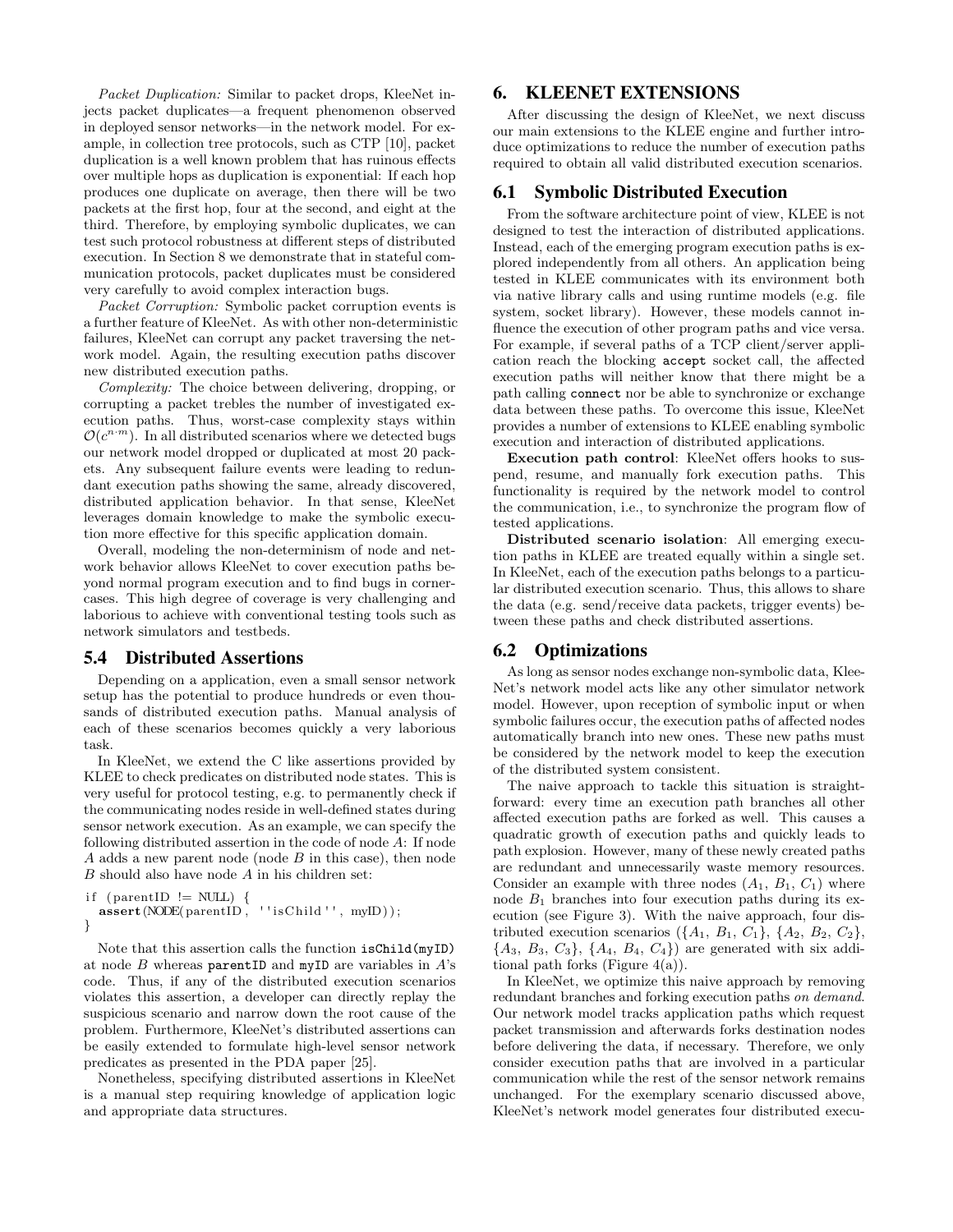

Figure 3: Upon reception of a symbolic packet, B forks into four execution paths.



paths on demand: Node A is forked twice, whereas node C only once.

#### Figure 4: Comparison of the naive approach and optimizations provided by KleeNet.

tion paths  $({A_2, B_1, C_1} - ACK, {A_3, B_2, C_1} - NACK,$  ${A_1, B_3, C_1}$  – discard,  ${A_1, B_4, C_2}$  – forward) with only three additional forks (see Figure 4(b)). Compared to the naive approach, we significantly decrease the number of execution paths. This is especially efficient in larger sensor network setups where the transmission of a packet only affects a small number of neighboring nodes.

Conceptually, a distributed execution scenario in KleeNet is a set of related execution paths. KleeNet detects and manages these sets throughout the sensor network execution. Packets exchanged between nodes of the same path set are not visible in other sets. For example, the ACK packet sent by  $B_1$  to  $A_2$  in the first path set is not observed in any other set.

# 7. IMPLEMENTATION

In this section we discuss the realization of node and network models in KleeNet, its integration into the Contiki OS, and usability aspects.

#### 7.1 Node and Network Model

The node and network models of KleeNet base on a hardware abstraction layer, similar to TOSSIM [17]. Hence, they provide hooks to (1) handle node boot-up, outage, and resets, (2) to interact with the environment via sensors and (3)



Figure 5: Contiki kleenet platform. The nondeterministic failures are triggered within network and node models.

to communicate, i.e., to send and receive packets. KleeNet's network model abstracts from the MAC-layer and hence considers network and application-level behavior only.

In contrast to existing models as in TOSSIM, KleeNet models node and network events symbolically. Hence, failures can appear at "any" point in time, creating new distributed execution paths (see Section 5.3). For example, packet loss in KleeNet is not determined by a channel model. Instead, KleeNet forks the execution path and considers both cases, i.e., successful delivery and packet loss. Modeling of packet duplicates and corruption as well as node failures is realized similarly. To ease its usability, KleeNet provides a flexible plug-in architecture, allowing users to integrate own failure models, such as packet reordering and delay.

The code that injects failures is executed both in the network model (e.g. within packet transmission code for packet related failures) and in the main OS scheduler using symbolic timer events (node failures only). In the latter case, the granularity of the symbolic timer must be carefully chosen to limit the state explosion.

For node connectivity, KleeNet allows a developer to define the topology according to testing requirements. Hence, a user can either select complex, multi-hop radio models (list of node pairs) or a simple model where all nodes can reach each other.

# 7.2 Case Study: Integration in Contiki

KleeNet has a platform-independent design, and therefore, it can easily be ported to any sensor operating system<sup>1</sup> . It can even evaluate sensor networks with nodes executing different operating systems and applications. As a case study, we present KleeNet's integration into the Contiki [9] operating system.

We integrated KleeNet into Contiki by adding two additional build platforms, namely kleenet (see Figure 5) and replay. Both platforms are based on the existing native platform which executes Contiki on an ordinary Linux machine.

KleeNet Platform: One of our key design goals is to allow developers to test their applications with low manual effort. In KleeNet, users specify a simple configuration file describing the desired testing scenario consisting of (1) the applications of each node, (2) desired failure classes (see Table 1). To model scenarios beyond direct connectivity,

 $^1\rm{The}$  only prerequisite is the LLVM (Low Level Virtual Machine) front-end for the WSN OS programming language.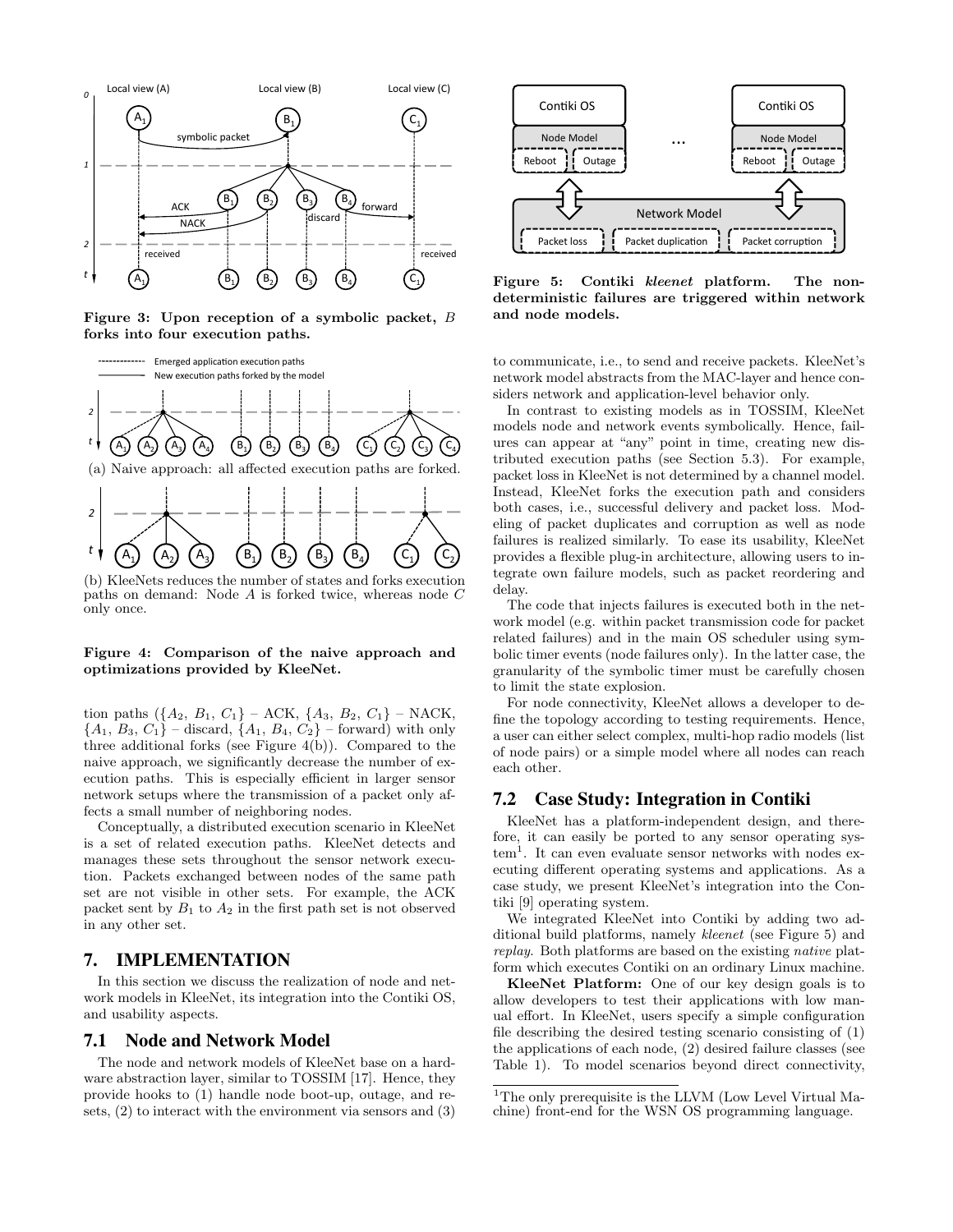| ID | app         |  | loss dupl corrupt reboot outage |  |
|----|-------------|--|---------------------------------|--|
|    | topclient 1 |  |                                 |  |
|    | tcpserver 1 |  |                                 |  |

Table 1: Sample scenario configuration file with symbolic packet losses, duplicates, and node reboots enabled.

users may optionally specify a network topology to model complex, multi-hop communication. Symbolic data and distributed assertions are specified directly in the source code as they operate on application data structures.

To activate KleeNet, a user is only required to type make TARGET=kleenet to compose his test scenario. Next, make runtest starts the exploration process and generates test cases for all discovered execution paths.

Replay Platform: A test case in KleeNet specifies the input, such as packets received, and non-deterministic events, such as node failures, that led to the violation of an (distributed) assertion.

To replay this test case in a real system, KleeNet additionally provides a so-called replay platform. It represents a native (i.e. non-symbolic) version of the applications under test. Hence, executing a test case on this platform provides the exact execution path (assuming deterministic code) that lead to a bug. As this native version is a set of Linux binaries, the developer can rely on well-known tools such as gdb, valgrind and wireshark to easily identify the root cause of a bug. Overall, the replay platform is very similar to a simulator, which executes a given scenario setup with a predefined set of parameters.

#### 7.3 Usability

A key feature of KleeNet's integration in Contiki is the seamless transition between the testing, replay, and deployment platforms. Already at the early stage of application development, KleeNet allows a developer to define a sensor network scenario including distributed assertions that permanently check the functionality of the distributed system. If KleeNet encounters a bug, a developer switches to the replay platform and executes the unmodified sensor network scenario again with the test case generated by KleeNet. Hence, the resulting sensor network execution follows the same path and hits the same bug. After fixing bugs, the code can be deployed and executed on real motes without the need for modifications.

Overall, we experienced that the combination of replaying a distributed system in KleeNet and the possibility to use standard tools for analysis of program execution is a very effective strategy to narrow down, fix, and report the root causes of complex interaction bugs discovered during testing.

## 8. EVALUATION

This section demonstrates the efficacy of KleeNet as a debugging tool. For our evaluation, we use a comprehensive set of standard Contiki applications, eminently the widespread  $\mu$ IP TCP/IP stack<sup>2</sup>. Using KleeNet, we discovered four insidious interaction bugs<sup>3</sup> that occurred due to typical wire-

|            | <b>Runtime</b> 6 sec, 14–15 MB RAM (3 scenarios) |
|------------|--------------------------------------------------|
|            | Scenario 1 TCP listen port not found, reset      |
| Scenario 2 | TCP connection established (port 7777)           |
| Scenario 3 | TCP connection established (port 0)              |

Table 2: Symbolic TCP destination port.

less communication constraints such as packet loss and duplicates. These bugs may lead to detrimental situations, such as causing a total refusal to connect to an active communication partner ever again.

In the remainder of this section we detail on the bugs discovered and illustrate the techniques used to identify each. While highlighting KleeNet's debugging effectiveness, we also discuss its limitations experienced during debugging of an established protocol stack.

# 8.1 Case 1: Symbolic Packet Data

As a first scenario, we tested the robustness of  $\mu$ IP on arbitrary input (see Section 5.1). By marking packet data as symbolic in KleeNet, we show how incorrect handling of TCP ports in  $\mu$ IP led to the establishment of a valid connection to a closed (not listening) TCP port.

Communication Scenario: Our evaluation scenario involved two Contiki nodes running simple TCP client and server applications, respectively. The server application initializes the  $\mu$ IP stack and listens on port 7777 for incoming connections. The client application initializes its stack, connects to the server, sends one data packet, and closes the connection. This test aimed at verifying the state consistency of both applications: If the client enters the connected state, the server should enter the connected state as well. Similarly, the same assertion should be valid for the not connected case. This type of statement allows developers to describe the functional correctness of their systems very intuitively.

Test Setup: We began our state consistency tests by marking the TCP destination port of the client as symbolic. In addition, we specified the following assertion in the connected and not connected states of the client's application:

```
\text{assert}(\text{connected} = \text{NODE}(2, ' 'connected ''));
```
As described in Section 5.4, KleeNet's assertions check the overall state of a distributed system, e.g., in this test case they check the states of the client and the server. Hence, NODE(2, "connected") represents the global symbol connected in the server's (node id  $#2$ ) application.

Bug #1: In this test two-node setup, KleeNet discovered three unique distributed execution paths (see Table 2): (1) connection refused due to trying to connect to an inactive port, (2) successful connection to port 7777, and surprisingly (3) a successful connection to port 0.

For the latter unforeseen path, KleeNet triggered the distributed assertion violation indicating that the client was in the connected state although the server application was not aware of the connected client. After replaying the test case we saw that the client successfully established a connection to server port 0, which, according to  $IANA<sup>4</sup>$ , is a valid TCP port. Moreover, the sent packet was acknowledged by the server's TCP/IP stack and even a subsequent disconnection

 $^2\mathrm{From}$  here onwards we use the term  $\mu\mathrm{IP}$  as an abbreviation for the TCP/IP protocol stack of Contiki.

<sup>&</sup>lt;sup>3</sup>All bug reports were confirmed and fixed by the Contiki developers.

<sup>4</sup> Internet Assigned Numbers Authority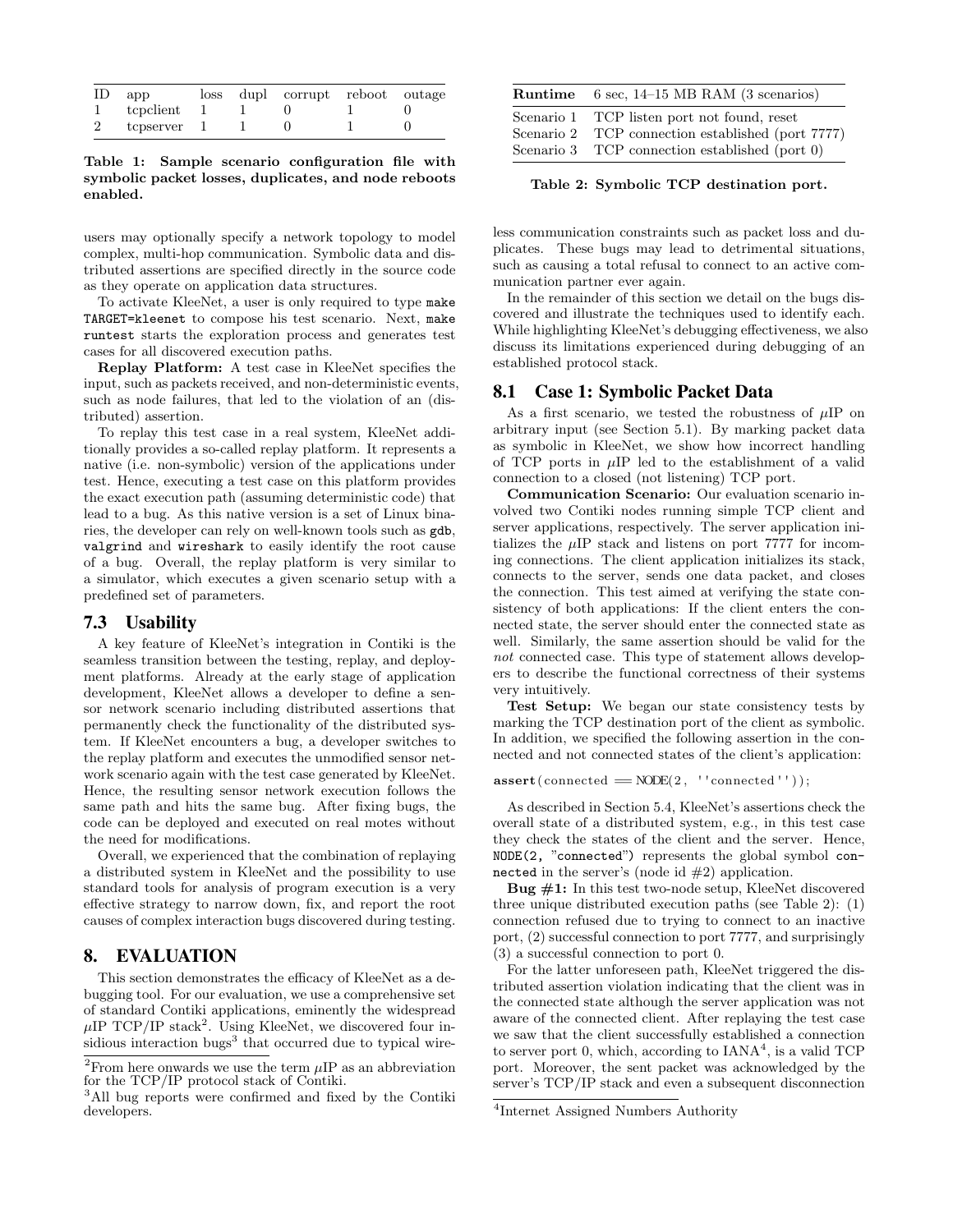| <b>Runtime</b> 8 sec, 14–15 MB RAM (7 scenarios)                         |  |  |  |  |
|--------------------------------------------------------------------------|--|--|--|--|
| 5 scenarios TCP client connected<br>2 scenarios TCP client not connected |  |  |  |  |

Table 3: Symbolic packet loss.

proceeded correctly. However, the only server application was running on port 7777. It turned out that, during bootstrap, the  $\mu$ IP stack initializes all listen ports to 0. Upon a connection request to port 0, it assumes the port to be listening without checking for a running (server) application. Hence, the connection is established and the client can send arbitrary data that is acknowledged by the stack.

Discussion: Executing distributed applications on symbolic input highlights the core feature of KleeNet. It allows to achieve high-coverage of distributed scenarios while executing unmodified code. To the best of our knowledge, none of the available sensor network debugging tools can achieve this level of automatic coverage for scenarios with more than one node. For example, using a simulator we would require to execute the same test with 65536 different ports to verify the state consistency discussed in this section.

#### 8.2 Case 2: Symbolic Packet Loss

In the following example, we show how a packet loss can lead to dead protocol states in  $\mu$ IP, thereby, causing a refusal to reconnect to an active communication partner.

Communication Scenario: We use the same two-node communication scenario as in the previous example. Additionally, we set the destination port of the TCP client to 7777. In this scenario, we aimed at testing the robustness of connection establishment in applications against nondeterministic failures, namely packet loss. The state consistency, i.e, our distributed assertions, are specified as in case 1: If the client is connected, the server should be connected as well. For the not connected case, we modified the distributed assertion as follows: Regardless of the state of the server, the client should always trigger the assertion violation if it fails to connect to the server or the connection process gets aborted. This assertion was motivated by the assumption, that the TCP connection establishment process should be resistant against arbitrary packet loss.

Test Setup: In this setup, we enabled symbolic packet loss for both nodes, i.e., for connection requests and replies. The two assertions are defined as follows:

 $/*$  connected state  $*/$  $\text{assert}(\text{connected} = \text{NODE}(2, \text{ ' 'connected ''}));$ . . .  $/*$  not connected and aborted states  $*/$  $\textbf{assert}(0);$ 

A total of 7 distributed execution scenarios was generated (see Table 3). KleeNet triggered assertion violations for two of these scenarios, which we discuss in the following.

**Bug**  $\#2$ **:** During replay, both scenarios violating our assertions demonstrated the same behavior: They showed that the client could not connect to the server, if the first reply from the server, i.e., the SYN/ACK packet, was lost.

Figure 6 depicts the timing diagram of message exchange for one of the communication scenarios: The client initially sends a SYN packet to the server. The server replies with a SYN/ACK packet, but this packet gets lost in the network. As a result, the retransmission timer fires and triggers the



Figure 6: Bug  $#2$ : A lost SYN/ACK packet causes a TCP connection reset.

client to send the SYN packet again. Upon reception of the subsequent SYN packet, the server erroneously ignores the SYN flag in the packet. As a result, the server interprets the packet being out of order as it does not contain an expected ACK value of 1. Consequently, the server sends an ACK packet with the expected sequence number Ack=1 back to the client. However, the client is still waiting for the SYN/ACK packet from the server and thus cannot handle the ACK packet. Therefore, it resets the connection by sending a reset packet to avoid any further inconsistencies. As seen in the timing diagram, the bug occurred due to wrong handling of subsequent SYN packets in the SYN\_RCVD state of  $\mu$ IP.

**Bug #3:** After this bug was confirmed by the  $\mu$ IP maintainers, further discussion indicated a much more severe, third bug. For RAM constrained nodes allowing only one TCP connection a developer reported the following case: He experienced situations in which a deployed node got permanently stuck in the SYN RCVD state, i.e., it did not leave this state nor accepted new connections. Hence, this bug caused a refusal to reconnect and required a reset.

However, it was not yet clear how this situation occurred. In the reported scenario, the deployed nodes were periodically queried with a script running in a web browser. Hence, during replay, we exchanged our  $\mu$ IP client application with a Linux telnet client and again triggered the SYN/ACK packet loss at the  $\mu$ IP server. In contrast to the  $\mu$ IP stack, the Linux TCP/IP stack does not reset the connection upon receiving the unexpected ACK packet during connection establishment. Instead, it retransmits the SYN packet until the maximum number of retransmissions is reached and announces a connection timeout to the application. Thus, the  $\mu$ IP stack of the server application gets stuck in the SYN RCVD state forever. This was unexpected because the  $\mu$ IP stack implements a periodic timer for all active connections that are not in the CLOSED state.

During further analysis, we discovered the following bug: the periodic connection timer is started only after the first connection reaches the ESTABLISHED state. This finding explained why single-connection nodes eventually reach this dead state.

Discussion: Overall, KleeNet does not abstract from timer predicates, as these form an important building block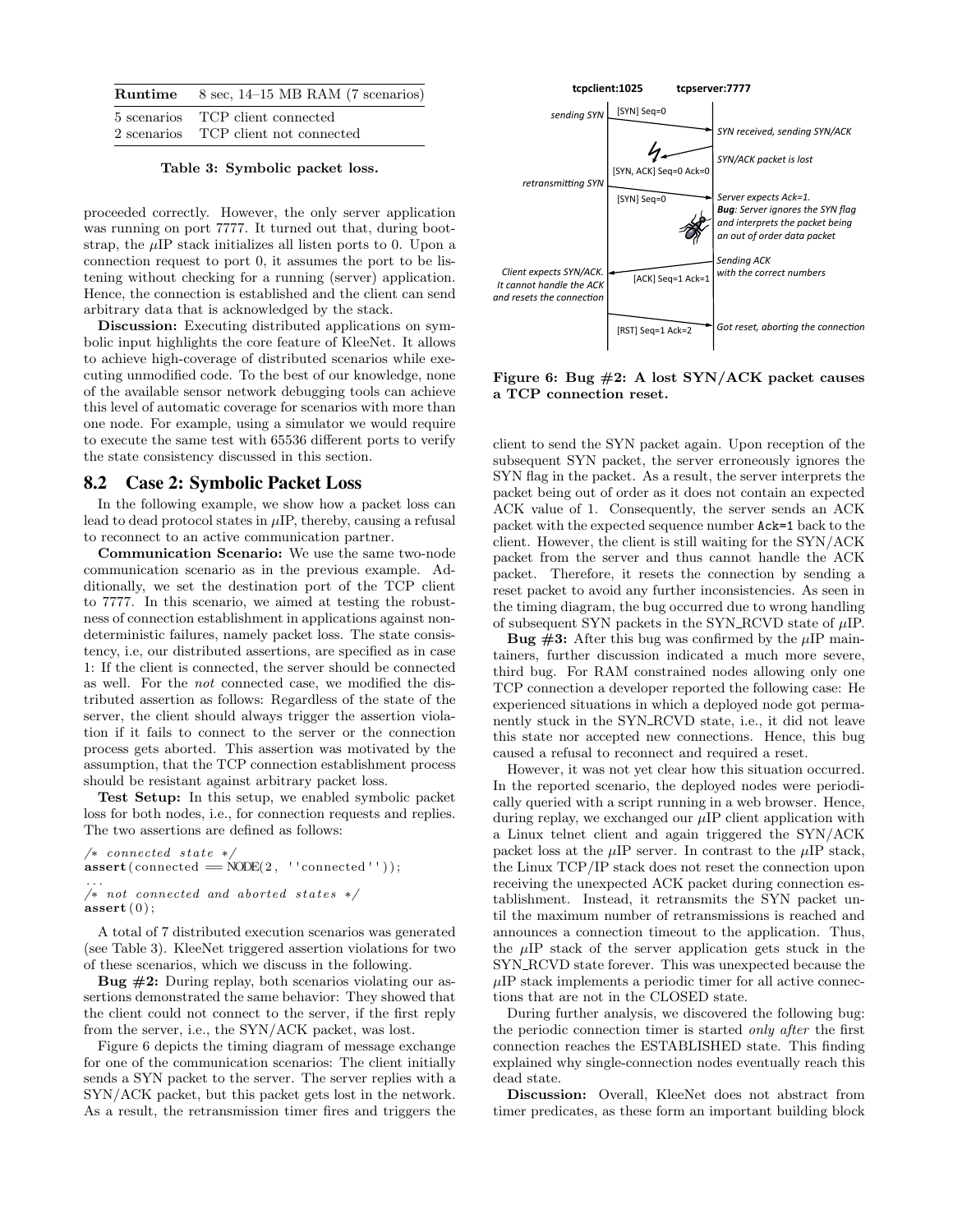

Figure 7: Bug #4: A SYN packet duplicate leads to undefined protocol behavior.

of many protocol implementations. In contrast, other tools such as FSMGen [14] simulate timers only partially and hence are unable to catch communication scenarios similar to the one described above.

## 8.3 Case 3: Symbolic Packet Duplicates

In the following example we show how a duplicate packet erroneously opened a new TCP connection at the server due to a wrong handling of SYN packets.

Communication Scenario: After submitting the report of the previously described bug, the following patch was proposed by the developers. The idea was not to pass SYN packets to active TCP connections, i.e., connections that are not in the state CLOSED. This appeared to be the correct fix and KleeNet could not detect the previously described bug. After patching the  $\mu$ IP stack, we defined new tests based on symbolic packet duplicates.

Test Setup: The state consistency, i.e, our distributed assertions, are specified as in case 2. Hence, we test for failures in connection setup, i.e., failures due to timeouts or reset messages.

Based on symbolic packet duplicates, KleeNet generated a total of 14 distributed execution scenarios (see Table 4). Of these, nine scenarios triggered assertion violations. Their execution traces revealed that a duplicate SYN packet caused the connection establishment to fail.

| <b>Runtime</b> 77 sec, 14–15 MB RAM (14 scenarios) |
|----------------------------------------------------|
| 5 scenarios TCP client connected                   |
| 9 scenarios TCP connection aborted                 |

Table 4: Symbolic packet duplicates.

**Bug**  $\#4$ **:** During replay, TCP exhibited a strange behavior resulting in a connection reset before a connection could be established. A duplicate SYN packet arriving at one particular point in time erroneously opened a new connection with the same connection identifiers, i.e., same IP addresses and port numbers. This resulted in the client receiving packets from both server connections, whereas the data from the client arrived at the first connection of the server only. Consequently, this led to the following undefined protocol behavior (see Figure 7): The first TCP connection was successfully established, but the second connection continuously retransmitted SYN/ACK packets to the client. As the  $\mu$ IP stack passes the incoming data to the first matching connection, the ACK packet from the client never arrived at the second connection. As a result, after reaching the number of maximum SYN/ACK retransmissions, the second connection sent a reset packet (RST) to the client.

Discussion: In this scenario, KleeNet used symbolic packet duplicates to detect a bug which was introduced by the proposed patch. Subsequently, we proposed a new patch that fixed the problem and appears to be resistant against packet losses and duplicates.

## 8.4 Case 4: Symbolic Node Outage

In the final example, we show how a node outage during an active TCP connection may lead to a stale protocol state within the  $\mu$ IP stack.

Communication Scenario: We use the same communication scenario as described in the previous examples and additionally enabled symbolic nodes outages.

**Test Setup:** To test handling of node outages in  $\mu$ IP, we defined the following state consistency check: If a node does not reach the not connected state after 2 minutes of communication, KleeNet should trigger the assertion violation.

/∗ 2 minutes timer handling code ∗/ assert ( connected ) ;

**Observation**  $#5$ **:** KleeNet generated an execution path that violated our assertion. During replay, we noticed that the outage of the client after successful connection establishment caused this violation. The periodic timer at the server was still running and did not time out (see Figure 8).

After discussing this issue with the developers it turned out that this is not a bug in  $\mu$ IP. Contiki applications must be designed to check connections for activity. Thus, (1) a server application must send data on the connection to receive an RST packet if the client is back alive, or (2) employ a watchdog to reset the connection.

Discussion: Overall, our evaluation proves the flexibility and efficiency of KleeNet as a debugging tool. It is important to highlight that all the bugs presented in this paper are very difficult to detect using conventional pre- and postdeployment debugging techniques. For example, the behavior resulting from two of the bugs (bug  $#2$  and  $#3$ ) have long been observed during deployments and reported on the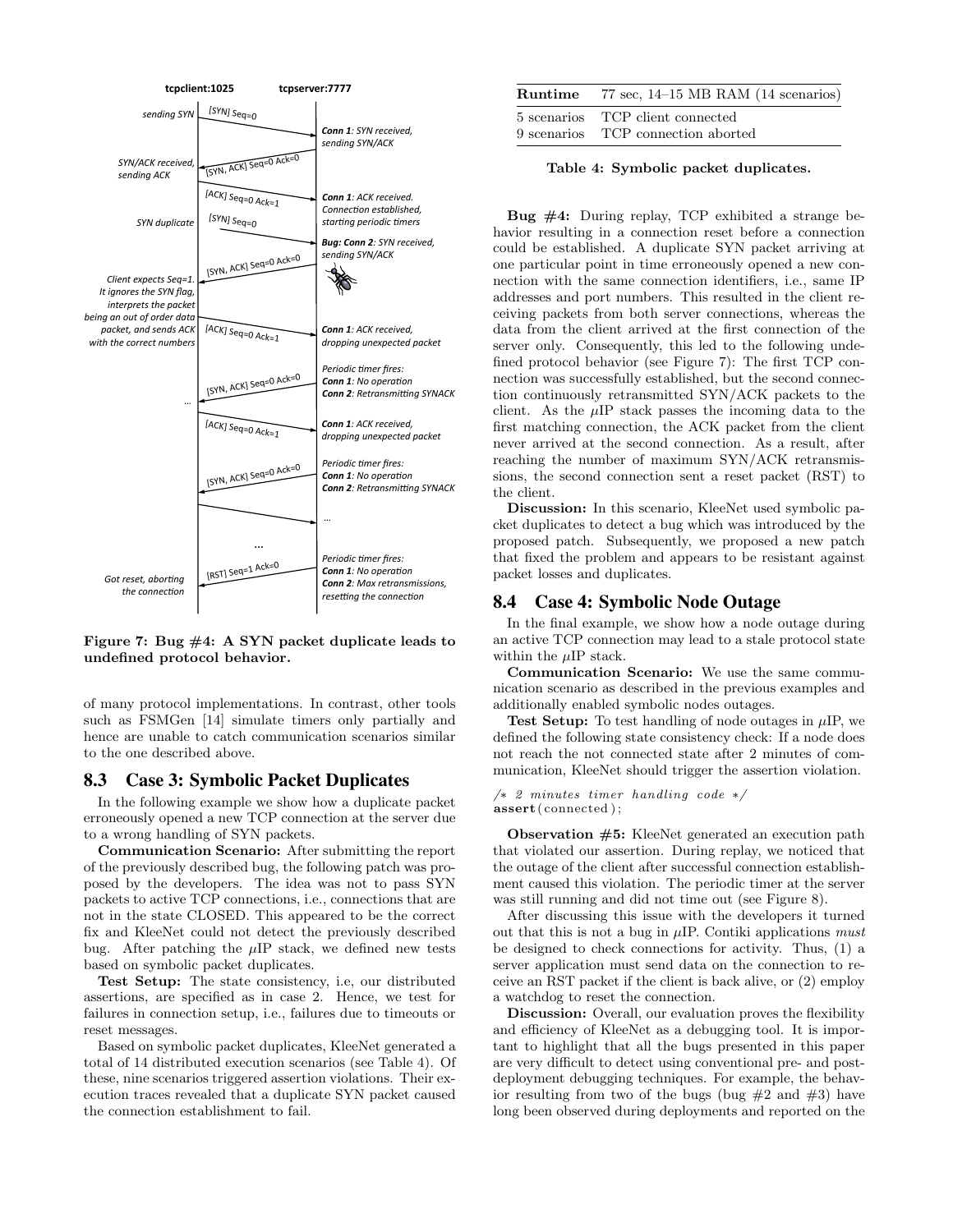

Figure 8: Observation #5: Server connection does not time out.

mailing list. However, their root causes could not be found. KleeNet allows to specify simple distributed assertions to discover the root causes of such behaviors. Moreover, our evaluation illustrates that KleeNet is beneficial throughout the application development life cycle, particularly during regression testing by catching new bugs and verifying the absence of old ones.

## 8.5 Limitations and Discussion

Overall, we used KleeNet to test a variety of Contiki's protocols such as (ARP, IP, ICMP, TCP) and applications including ping, telnet, shell, webbrowser, and webserver. The distributed scenarios were composed of a small number of nodes, connected either directly or over a  $\mu$ IP router in between. During testing, we experienced the following issues with our debugging approach.

Symbolic Input: As discussed in Section 5.1, the runtime and memory complexity of KleeNet heavily depend on the type of applications and the number of symbolic inputs. Furthermore, symbolic non-deterministic failures double the number of particular execution paths. Hence, even with relatively small-sized symbolic inputs, we experienced that some applications quickly emerge into thousands of execution paths. However, by applying domain knowledge—as discussed in the example below—we can efficiently reduce this execution complexity to a reasonable level, and as a result, resolve this limitation of KleeNet.

For example, we ran a test scenario with three nodes running a wget on a shell, a  $\mu$ IP router, and a webserver application, respectively. Via the shell we sent a symbolic HTTP request of 80 characters to the webserver. Due to the character by character parsing of this symbolic request at the shell, KleeNet reached the configured 1GB memory cap after 22 hours of execution generating thousands of test cases. However, none of the test cases showed a connection request to the webserver because the symbolic execution was still busy with the symbolic request parsing. To limit the state explosion, we reduced the size of symbolic data to the requested filename (e.g. six characters) only. This allowed the client to establish HTTP sessions with the webserver and to receive HTML documents through the network.

Automatism: Manual effort involved in specifying symbolic data and distributed assertions illustrates another facet of KleeNet. A user has to possess the knowledge of the distributed application logic to setup a meaningful testing scenario correctly. Only the non-deterministic node and network failures are injected completely automatically. Nevertheless, we expect the developers to accomplish this manual step as symbolic input (e.g. the initial data packet) induces the most interesting distributed execution paths.

Application domain: As discussed in Section 7.1, Klee-Net is not designed for MAC-level debugging, that would surely have a large impact on fast execution state growth. Rather, we see KleeNet as a protocol and application testing tool at small scales where the early testing process can effectively reveal interesting design and implementation details.

# 9. CONCLUSIONS

In this paper we presented *KleeNet*, an effective debugging approach enabling high-coverage testing of execution paths in distributed applications and protocol stacks. In WSNs, undesirable events such as node failures, packet corruption, loss and duplication might lead to complex interaction bugs or liveness violations. Based on symbolic input and automatically injecting non-deterministic failures, KleeNet generates high-coverage traces of WSNs and their applications. By default, KleeNet—as based on KLEE detects memory and division by zero errors. For checking distributed states, the developers must specify distributed assertions. Once these assertions are violated, KleeNet allows to replay the failure scenarios. We demonstrated the effectiveness of KleeNet with four insidious interaction bugs discovered in Contiki's  $\mu$ IP protocol stack.

After concluding our ongoing integration of KleeNet into TinyOS, we plan to test more complex and large-scale distributed scenarios. Such scenarios will, for example, include collection and dissemination trees, point-to-point routing protocols, and 6LoWPAN. We aim to detect new bugs and to identify further scalability challenges and limitations of our approach.

Overall, KleeNet offers a testing environment enabling permanent, high-coverage code checking throughout the development life cycle of WSNs at low manual effort. Furthermore, we believe that KleeNet—by utilizing a seamless transition between testing, replay, and deployment significantly eases automated testing of wireless sensor networks.

# 10. ACKNOWLEDGMENTS

Many thanks to Koen Langendoen for shepherding this paper and helping us to improve its structure and quality. This work is partly supported by DFG UMIC research cluster of RWTH Aachen University and DFG Emmy Noether Programme.

## 11. REFERENCES

- [1] S. Anand, C. S. Pasareanu, and W. Visser. JPF-SE: A Symbolic Execution Extension to Java Pathfinder. In TACAS, 2007.
- [2] P. Ballarini and A. Miller. Model Checking Medium Access Control for Sensor Networks. In ISOLA, 2006.
- [3] G. Barrenetxea, F. Ingelrest, G. Schaefer, and M. Vetterli. The Hitchhiker's Guide to Successful Wireless Sensor Network Deployments. In SenSys, 2008.
- [4] C. Cadar, D. Dunbar, and D. Engler. KLEE: Unassisted and Automatic Generation of